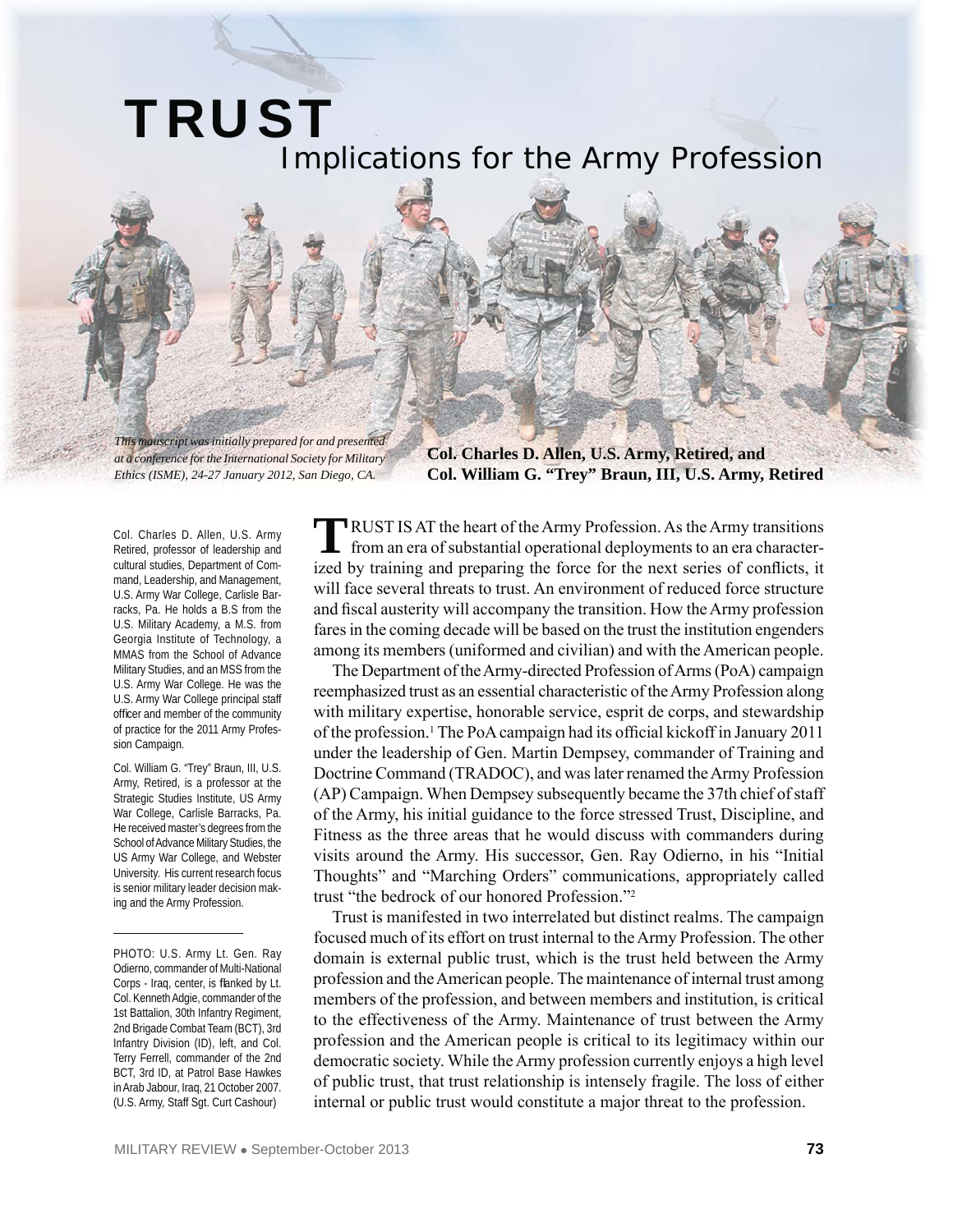This paper examines three fundamental threats to the Army profession related to trust. The first threat to the profession is that leaders are not familiar enough with the frameworks to understand trust and do not have the language to discuss it effectively. The lack of understanding is most acute when examining differences in the nature of trust at the interpersonal, organizational, and public trust levels. Exploring the nature of trust and enabling Army senior leaders to guide professional dialogue about trust are among the principal purposes of this paper. The second threat to the Army profession is represented by the interpersonal trust findings identified during the 2011 Army Profession campaign. The campaign study effort included two Army-wide surveys, a survey of senior leaders, focus groups of Army personnel, and multiple senior leadership forums. The paper will present study findings about trust among various cohorts within the profession, and between members and the Army as an institution. The paper then examines the third threat to the profession, posed by perceived violations of

public trust. The public trust section of the paper will explore the nature of public trust, sources of public trust violations, and offer recommendations to address damage posed by various forms of public trust violations.

#### **The Army Profession Campaign**

Following the publication of The Profession of Arms White Paper that identified trust as "clearly the most important attribute we seek for the Army,"3 researchers identified five essential characteristics of the Army profession to represent the basis for establishing and sustaining trust. The themes depicted in Figure 1 give the impression that each is independent and distinct. In reality, these characteristics are overlapping, complementary, and interrelated

A critical omission of the original PoA White Paper was a taxonomy that included a definition of trust. A frequently cited definition of trust in literature is a "willingness to be vulnerable," based on the "expectation that an exchange partner will



**Figure 1 The Army Profession**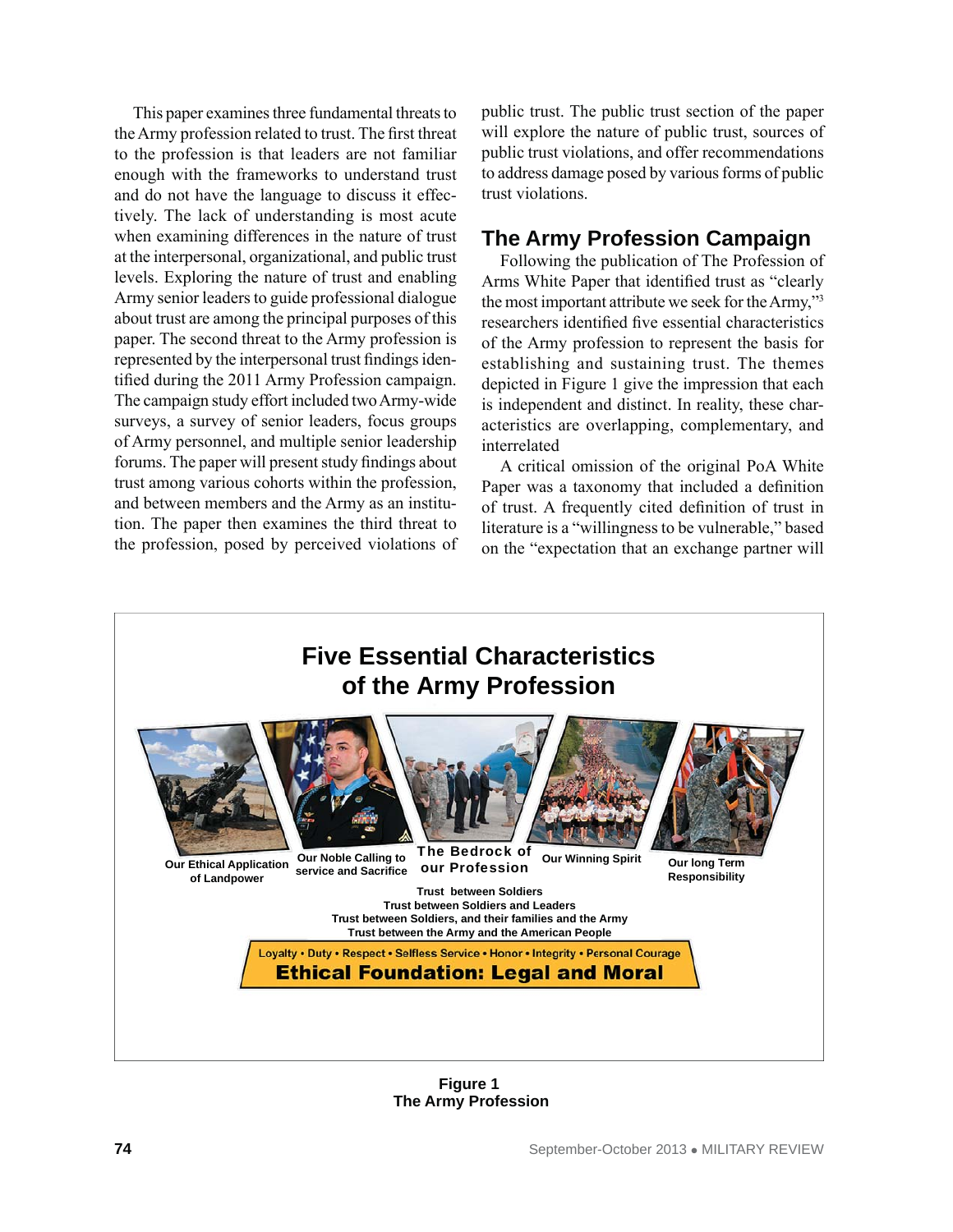not behave opportunistically."4 This definition is consistent with the PoA White Paper since trust is considered a multilevel concept existing between individuals and within groups, organizations, and institutions as well as among institutions. Exchange relationships are part of everyday life. As organizational researchers assert, "[t]rust is a psychological state comprising the intention to accept vulnerability based upon positive expectations of intentions and behaviors of another."5

The concept of trust is most easily grasped at the interpersonal level—internal to the profession–the trust between leaders and followers and between soldiers within units, which are perhaps the most important for unit cohesion and effectiveness. Another important contributor to cohesion and effectiveness is the trust that exists between members of the Army profession and the bureaucracy, which should serve the Profession. These relationships help refine the definition to one more appropriate for the Army Profession (AP), so we adopt: "trust leads to a set of behavioral expectations among people [uniformed and civilian], allowing them to manage the uncertainty or risk associated with their interactions so that they can jointly optimize the gains that will result from cooperative behavior."6 Stated plainly, interpersonal trust is based on predictable behavior resulting in an individual's perception and feeling that the gains associated with cooperation outweigh the uncertainty and risk inherent in the relationship.

#### **Trust In and Of the Profession**

Consistent with a 2011 U.S. Army Center for Army Leadership report which concluded, "Trust is currently a strategic advantage" for the  $\text{Army},^7$ further analysis and deliberation over the course of the campaign established trust as an essential characteristic of the Army Profession. To achieve trust in the profession by its members requires a sustained relationship of trust among the members of the profession and its cohorts. Member trust in the Army as an institution is based on the relationship between members and the profession's senior strategic leaders, as well as perceptions of the organizational bureaucracy that operationalizes those senior leaders' choices.

The PoA/AP campaign surveys assessed trust across three dimensions: Trust Climate (within

Institutional Trust, and Public Trust (of the American public, civilian authorities, and the media). The campaign findings reported members' perceptions of trust toward internal constituents and external groups. Trust Climate is generally positive within organizations and at one level up or down, but not necessarily with respect to Army senior leaders. Institutional Trust findings are consistent with past studies conducted in the 1970s and 1990s, when the Army faced eras of transition and the attendant uncertainties.8 Then as now, soldier and civilian members of the Profession have a degree of skepticism (i.e., questionable trust) in Army-level decisions affecting them. Recent fiscal requirements of the Budget Con-

units and organizations; trust in Army leaders),

trol Act of 2011 and the 2012 Defense Strategic Guidance have driven senior leaders to reduce end-strength and restructure the force, thus shifting resource prioritization and allocation to align with national civilian leadership guidance. Accordingly, perceived violations of commitments to Army Family and Community Covenants as well as to retirement programs are sources of concern and potential distrust within the institution.<sup>9</sup> While military leaders report trusting their subordinate leaders

*…perceived violations of commitments to Army Family and Community Covenants as well as to retirement programs are sources of concern and potential distrust within the institution*

and the Army as an institution,<sup>10</sup> there were some qualifications. These same members expressed less trust in elected or appointed civilian leaders. $11$ 

The Army Profession study concluded this section of the report, saying:

Despite these concerns, Soldier surveys indicate that they overwhelmingly believe Army senior leaders will act in good faith and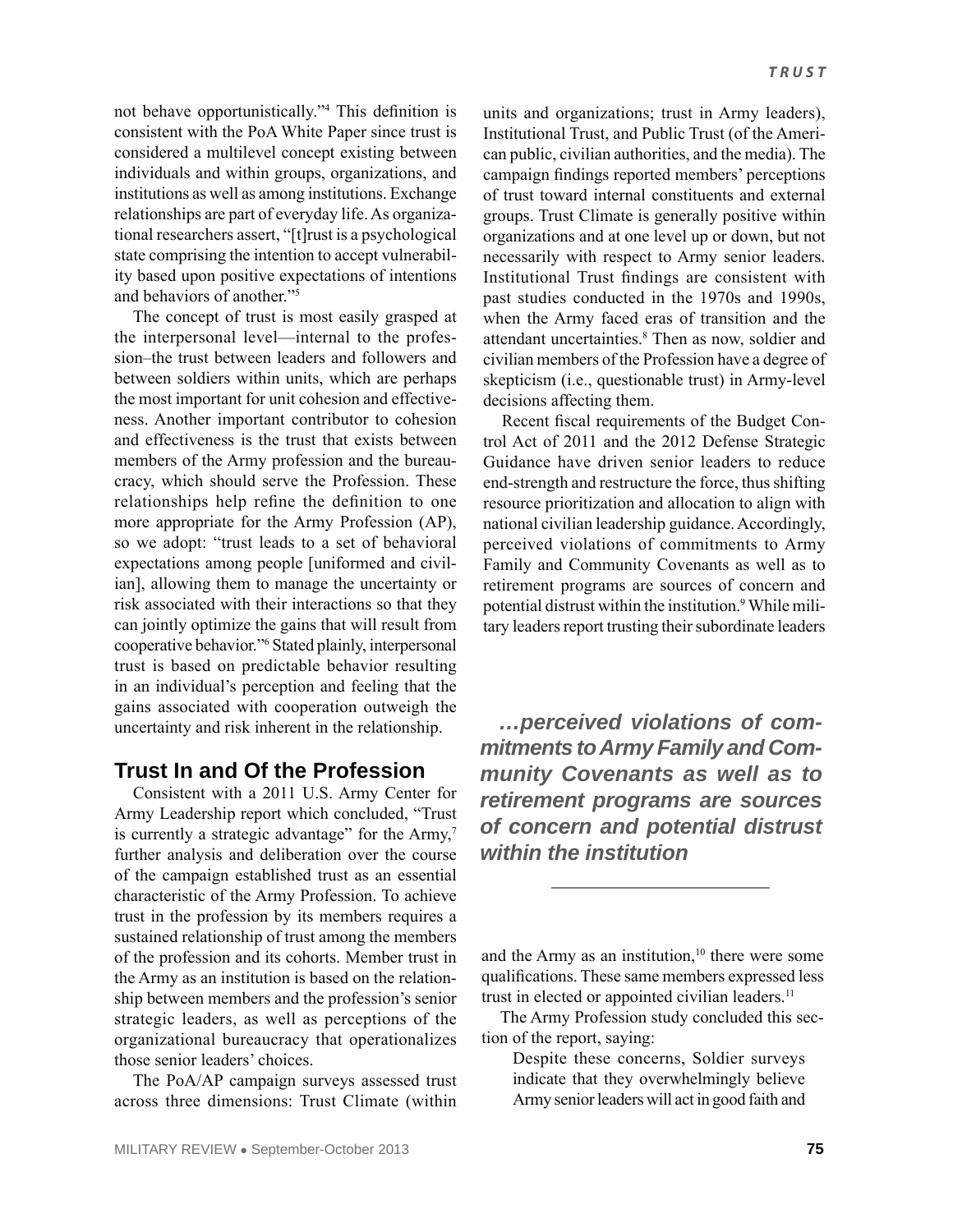do what is best for the Army. Even with this continuing trust, this is not an area in which the Army can ever relax its vigilance. Similarly, senior officers must be ever watchful of their actions, so as to never put at risk the trust soldiers place in them; for once lost, it could take years to re-build.<sup>12</sup>

This conclusion reinforces the findings of the Center for Army Leadership which reported Army leaders are perceived as competent professionals who trust each other and believe their unit will accomplish its mission. However, there appears to be less trust in institutional level leaders' ability to manage the future of the Army. Both interpersonal trust and institutional trust increase with rank—the more senior the individual, the more positive are assertions of trust and confidence in others and the Army as an institution.<sup>13</sup>

# **The Trust Challenge**

Interviews with commander (O-5/O-6 level) and senior enlisted (E-9) focus groups revealed a perceived lack of trust and confidence in subordinate leaders' expertise (knowledge, skills, and abilities) for garrison (home station) operations. They cited a lack of experience among midgrade officers and noncommissioned officers (NCOs) required for competence in the home station environment. These factors reinforce the concept that competence and expertise are major components of trust at the individual and organizational level.14

Within the Army, but especially among these midgrade leaders, lack of trust is related to the perception of a culture that fails to exhibit candor, does not permit honest mistakes, and where top-down loyalty is perceived as weak (i.e., loyalty to subordinate members is disproportionate or lacking). In addition, the perception exists among soldiers that senior leaders are not candid with their superiors, military or civilian. Such perceptions are characteristic of poor leadership environments and were cited in two *Army Times* articles in 2011 related to toxic leadership, which were based on Center for Army Leadership data and reports.<sup>15</sup>

Lack of trust in civilian officials as well as significant distrust of the media by members of the profession pose additional risk.16 Distrust of elected officials and the media can exacerbate the Army's separation from the society it serves. These indicators of mistrust point to potential challenges for civil-military relations and the trust placed in the U.S. military by society.

At the turn of the 20th century, former Secretary of War Elihu Root, identified three great problems of "national defense, military science, and responsible command," with each having a trust component interrelated with the four other characteristics identified in Figure 1.17 Applying Root's framework, national defense requires that citizens trust their Army to *serve* honorably and defend against all enemies, foreign and domestic. Military science conveys the technical *expertise* of trusted professionals to ethically employ military power to secure U.S. national interests and those of its allies. Responsible command embodies the *trust* that military professionals will be good *stewards* of people, facilities, equipment, and funds placed under their care.<sup>18</sup>

## **Trust Reexamined**

At the organizational level, researchers have categorized trust as behavioral (predictive), cognitivebased (perceptions) or affect-based (feelings).<sup>19</sup> In reviewing literature, we offer four components of trust that reflect the behavioral, cognitive and affective nature of trust:

- Credibility of *competence*.
- *Benevolence* of motives.
- *Integrity* with the sense of fairness and honesty.
- *Predictability* of behavior.

These components apply not only to individuals, but also to organizations and systems within the Army. That organizations have the ability to accomplish tasks and missions in an efficient, effective, and ethical manner is important to people. Also critical is the perception that organizational procedures (policies and regulations) are established for the common and greater good. Further, an essential element of trust is the feeling and belief that members behave according to a set of values that apply to all within the profession. Finally, trust builds on consistent achievement of moral objectives that advance both stakeholder and member feelings of good will. Violation of these conditions may lead to a lack of trust or, more destructively, a sense of distrust.

# **Public Trust**

The construct of public trust toward the Army is a critical relationship that needs further explication. Business scholars Laura Poppo and Donald J.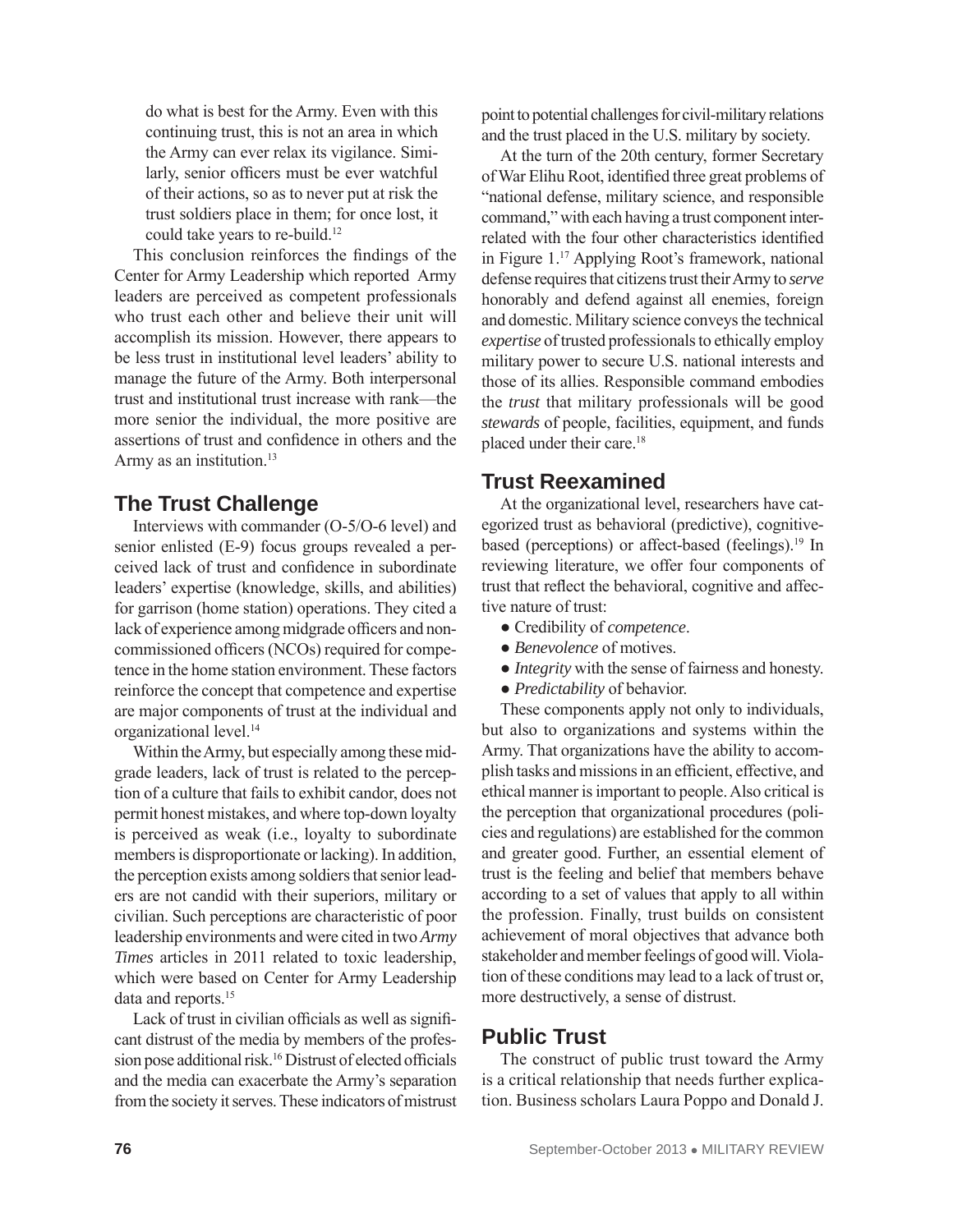| <b>Component</b><br>(Element)     | <b>Based on</b><br>perceptions of:                                   | <b>Likely causes of</b><br>violations                                           | Remedy                                                                                                                                                   |
|-----------------------------------|----------------------------------------------------------------------|---------------------------------------------------------------------------------|----------------------------------------------------------------------------------------------------------------------------------------------------------|
| <b>Benevolence</b><br>(affective) | Good will &<br><b>Kindness</b>                                       | <b>Civil-military</b><br>cultural gap;<br>Legitimate claims of<br>victimization | <b>Increased external</b><br>control & monitoring                                                                                                        |
| <b>Integrity</b><br>(cognitive)   | <b>Honesty &amp; fairness;</b><br><b>Adherence to</b><br>commitments | Self-Serving or<br>opportunistic<br>behavior                                    | <b>Characterize the be-</b><br>havior as an anomoly;<br><b>Create Organizational</b><br>distance; or correct<br>misperception/attribu-<br>tion of motive |
| <b>Competence</b><br>(cognitive)  | <b>Skills &amp; Knowledge</b><br>-especially in core<br>functions    | <b>Failures</b>                                                                 | Acknowledge, then<br>proactively & visibly take<br>steps to correct                                                                                      |
| Predictability<br>(behavior)      | Repetitive<br>precedent setting<br>behavior                          | Inconsistent,<br>contradictory or<br>deceptive behavior                         | <b>CANDOR-Immediately</b><br>acknowledge and<br>remedy inconsistent<br>behavior; correct<br>misperceptions, explain<br>apparent incongruence             |

*Creating trust takes a lifetime; losing it takes a moment.*

#### **Figure 2 Public Trust: Violation-Remedy Matrix**

Schepker offer the definition that public trust is "the degree to which the general public as a stakeholder group holds a collective trust orientation toward an organization."20 For the Army, this represents the aggregate perception of trust held by the American public in the Army, as a profession, distinguishable from both interpersonal and organizational trust.

Through examination and understanding of the nature of public trust, the profession's leadership might avoid the general commentary offered by organizational scholars Kouzes and Posner.

Many wonder if there are any leaders left who have the strength of character to sustain their trust. Substantial numbers of people believe that leaders lack the capability to guide business and governmental institutions to greatness in this intensely turbulent and competitive global marketplace. There is the gnawing sense in many corridors that leaders are not competent to handle the tough challenges; that they are not telling us the truth; and that they are more motivated by greed and self-interest than by concerns for the customer, the employees, or the country.<sup>21</sup>

Drawing from a variety of disciplines, political scientist Seok-Eun Kim conceptualized trust as the multifaceted integration of behavioral, cognitive, and affective elements. These three elements merge "into a mutually supporting construct that is collectively called *trust*" [italics in original].<sup>22</sup> Poppo and Schepker extended previous trust literature by developing a more nuanced multifaceted construction of public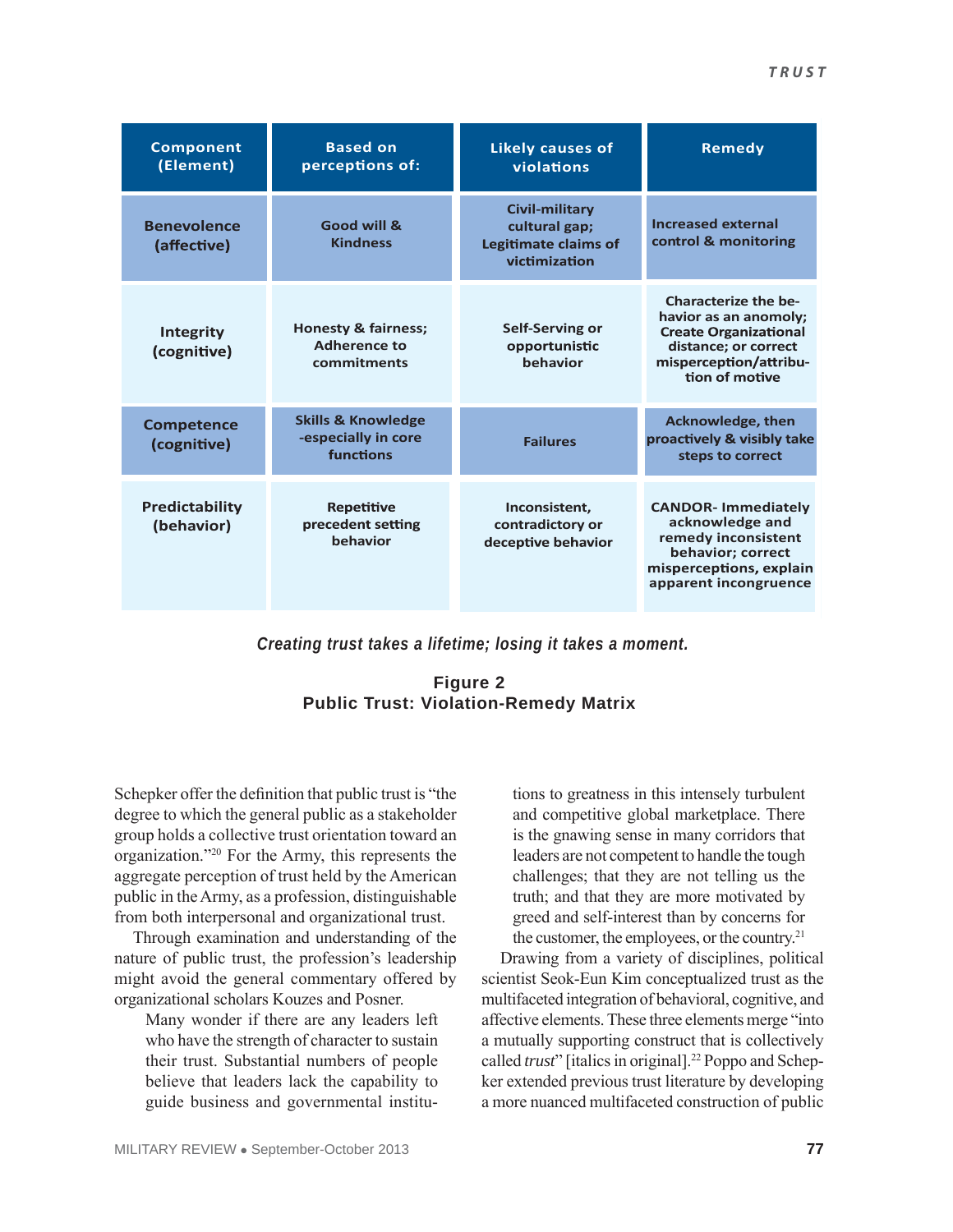trust. Consistent with the works of other scholars, they operationalize public trust across three components: benevolence, integrity, and competence. The addition of the predictability (reliable, consistent performance) component captures the role repetitive successful performance plays over time in building public trust.

There are two particular elements of public trust that differentiate it from the personal and organizational constructs. First, the public does not have (or does not take) the opportunity to become intimately aware of the Army's structure, processes, operations, activities, and information. The public's lack of a direct experience with the Army does not support first-hand assurances or the predictability associated with personal or organizational trust. Second, given the collective nature of public trust, the Army cannot appeal to an individual or a collective of like-minded stakeholders to explain or remedy breaches of trust, as it can with internal members. Except for the broadest constructs of good will, social commitment, or competence shared by the American public, aggregating individual perceptions of trust is largely rendered moot.<sup>23</sup> Actions taken to appease one group or individual will likely be viewed and weighed differently by other individuals or elements of the society.

Public trust determinations are therefore based on a collective perception of the Army's organizational legitimacy gained primarily through limited knowledge of the organization and impersonal observations of the institution in a variety of contexts. Knowledge and observations of the Army as an organization are typically filtered through the interpretive lens of the media, and often complicated by the perspectives of multiple stakeholders. These intermediary conduits provide symbolic substitutes for the intimate knowledge and relational observations associated with personal and organizational trust determinations.

Counter-intuitively, an informed American public can make valid judgments despite information flowing though these intermediaries.<sup>24</sup> Citing Samuel L. Popkin's reasoning voter model, authors Cooper, Knotts, and Brennan suggested "that citizens are surprisingly adept at making good decisions with limited information," despite arms-length relationships devoid of direct intimate knowledge.25 The issue for the Army is to determine how much influence it should exert to shape public perceptions through its official messaging.

This fundamental issue links closely to the role public trust plays in reconciling civil authorities' desire for formal accountability balanced against the Army's desire to achieve effectiveness through the exercise of discretionary professional judgments.

Public trust is required for the Army to retain the flexibility inherent in using professional discretion, and to avoid costly and often rigid bureaucratic controls and excessive external monitor-

*…issue links closely to the role public trust plays in reconciling civil authorities' desire for formal accountability balanced against the Army's desire to achieve effectiveness through the exercise of discretionary professional judgments.* 

ing.26 Retaining public trust is especially important as the United States finds itself in an austere fiscal environment. Previously, such post-conflict periods have been accompanied by a heightened public distrust and fear of (1) maintaining a fiscally burdensome large standing army, and (2) a wasteful and opportunistic "military-industrial complex" (a phrase coined by President Eisenhower in 1961). This distrust generates resistance to Army professional judgment and increased demands for higher accountability through surveillance and monitoring by those outside of the profession, among them are Congress, the media, and the American public.

The integrity, competence, predictability, and benevolence components of trust provide a useful framework to examine violations of public trust. Integrity and competence are cognitive assessments, predictability is associated with patterns of behavior, and benevolence assessments are personal-relational (affective) determinations. To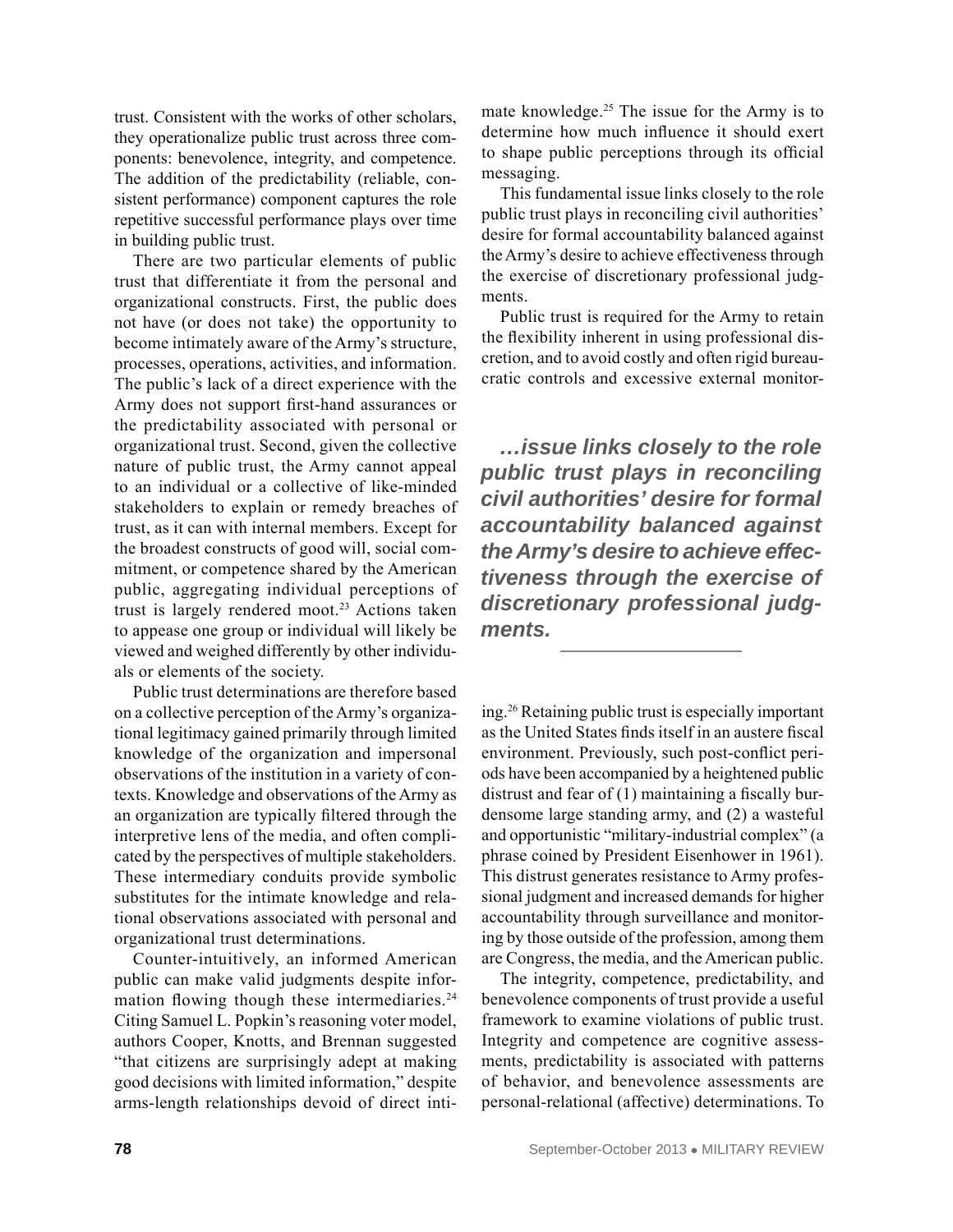achieve consensus regarding what benevolence means at the collective level is difficult. Since benevolence-based trust is inherently relational and idiosyncratic, synthesizing consensus at the aggregate level of public trust is not easy. However, public consensus may coalesce over time around legitimate claims of victimization to an individual (or a group sharing some common identity). Such incidents may negatively impact public trust linked to benevolence.<sup>27</sup> Public trust violations based on benevolence are generally remedied by increased external control and monitoring, limiting managerial flexibility, and suspending professional discretion.28

Determinations of public trust associated with integrity, competence, and predictability are arrived at through reason. People often base these on incomplete knowledge informed by the public's perception of the practices or principles on which the organization has agreed to abide. Integrity determinations reflect perceptions of an organization's adherence to implicit or explicit commitments, and normative assessments of its honesty and fairness in meeting those commitments. Lack of integrity can easily lead to perceptions of opportunism.



**Members of the 30th Civil Engineer Squadron participate in a squadron-organized run to raise funds for the Pat Tillman Foundation in honor of fallen service member Cpl. Pat Tillman, Vanderburg Air Force Base, Calif., 17 April 2010** (U.S. Air Force,Tech. Sgt. Herman Ybarra)

#### **Benevolence Violations**

Mishandling of contemporary cultural issues could lead to violations of benevolence-based public trust. Benevolence violations are most likely to occur over issues associated with the difference between U.S. civilian and military cultures. The benevolence component of public trust is dependent on affective notions related to feelings and emotion triggered when normative values associated with kindness or goodwill are violated.

When the Army gets ahead of or lags behind social norms, it provides fertile ground for perceived benevolence violations of public trust. The Army's assessment of the role of women in combat is a contemporary example of the Army's culture evolving at a faster pace than American society. Despite reports of sexual assaults that challenge public trust, people perceive the Army's culture as more progressive and tolerant of women in combat and mixedgender training than American society.29 Conversely, despite the transparency and limited number of adverse incidents associated with the policy change, the repeal of "don't ask don't tell" is a case where the public perceived the Army's culture as lagging behind American society's normative assessment of homosexual service in the military.<sup>30</sup>

Operational needs dictate the Army's position in these cases. To the Army, the realities inherent in maintaining the most effective all-volunteer force, not issues grounded in normative goodwill or kindness considerations, motivate policy choices. In both cases, the Army thought its policies were just and aligned with maintaining good order and discipline. In other words, Army policy positions aligned with the Army's cultural values.

In benevolence violation cases, the public perceives the Army's behavior as victimization of service members, and Army professionals do not interpret their actions as a benevolence issue (they see it in terms of effectiveness and discipline), corrective actions to remedy perceptions of victimization are unlikely to come from within the Army. Therefore, benevolence-based violations, by their nature, will most often resolve through externally imposed accountability controls and monitoring.

The Army can take action to avoid benevolencebased violations. Such action stems from classic civil-military relations theory. The military profession approach is to subordinate professional culture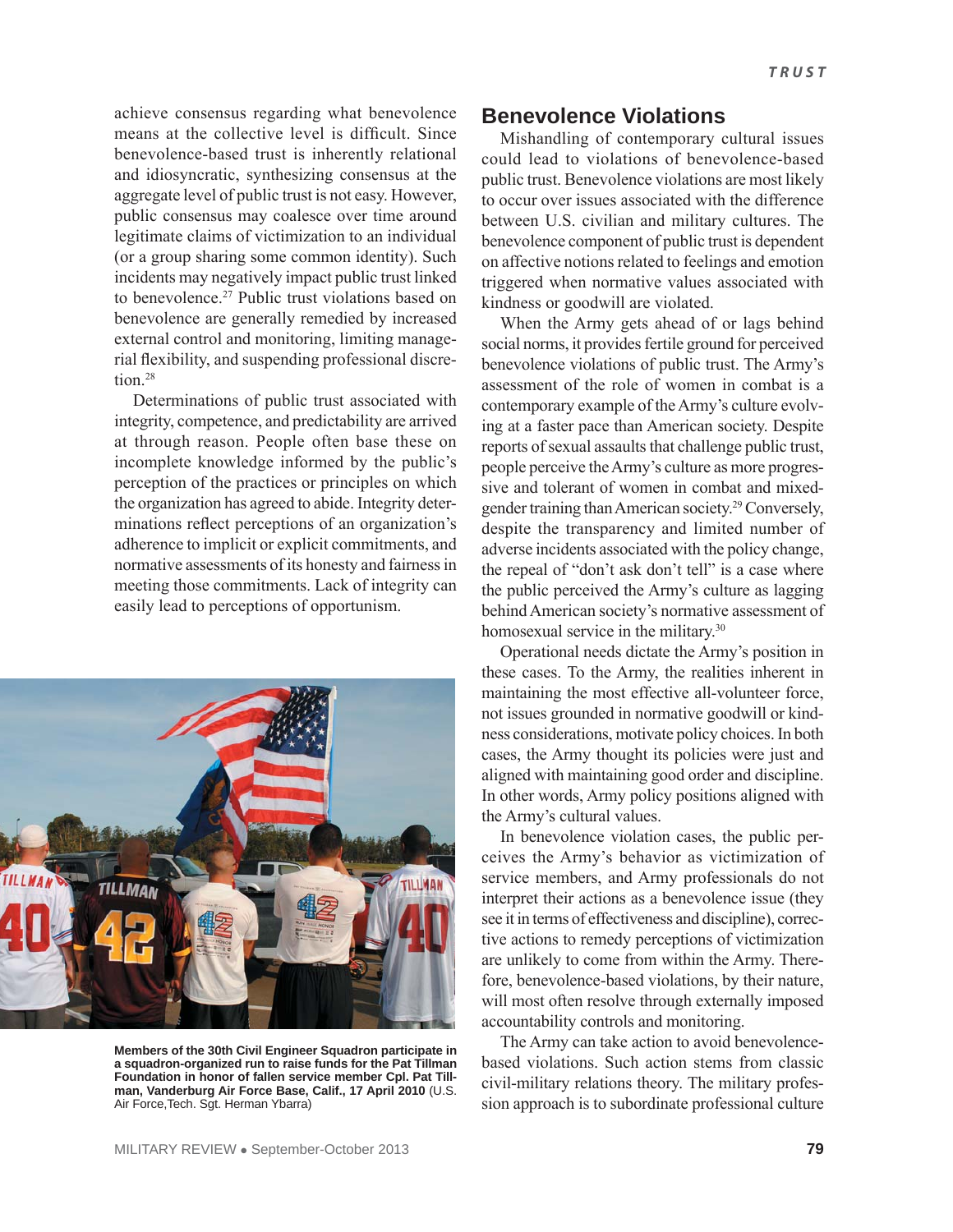to civil authority, willingly accepting societal direction and limits while maintaining an autonomous culture rooted in military effectiveness. The civilmilitary relationship entails the Army's leadership exercising professional discretion and autonomous action consistent with the values of the society it serves.

Counter intuitively, the subjective control or industrial-occupational civil-military relations models may offer the Army the best chance of preserving autonomous professional discretion. These models suggest that the best means of avoiding benevolence-based violations may be through policies and practices that more closely align military and civilian cultures (e.g., increased Reserve Officer Training Corps commissioning, broadening experiences, and Army leader development in a civilian setting). Maintaining a professional culture that differs from society in significant ways to achieve imagined greater military effectiveness, under this model, is counterproductive.

#### **Integrity Violations**

The PFC Bradley Manning trial (WikiLeak's informant) and the Cpl. Pat Tillman incident are two cases of perceived integrity violations linked to perceptions of opportunism at the individual and institutional levels of analysis respectively. With PFC Manning, the opportunism and integrity violations were at the individual level.<sup>31</sup> In the CPL Pat Tillman case, the institutional integrity of the U.S. Army was called into question. Many in the public believed the U.S. Army exploited the patriotism and celebrity of Cpl. Pat Tillman for opportunistic reasons. The Army's leadership was accused of withholding details of Tillman's death until after the highly publicized memorial service, to protect the Army's professional reputation.<sup>32</sup>

Public perception of Army officers violating the long-standing tradition of avoiding partisan politics is another potential threat to integrity violation. The line delimiting a violation in this area is evolving; the stigma associated with an officer voting or affiliating with a political party has all but disappeared. However, perceptions of partisan politics manifested in command climate, professional advice, and public communications are widely viewed as integrity violations of the Army's professional ethic. The firing of General Stanley McChrystal is a recent example of a uniformed officer being held accountable for a perceived violation. He was perceived by the public as condoning, if not fostering, a politicized command climate.<sup>33</sup>

The collective and complex nature of the Army as an organization offers some bureaucratic protection against individual level integrity violations that are perceived as non-systemic by the public. In such incidents, the Army must acknowledge the violation, take action to distance itself from the behavior, and demonstrate a history of consistent behavior that suggests that the violation is an anomaly. Addressing an organizational level integrity violation is more difficult, especially if it is perceived to have been sanctioned by the Army's senior leadership.

# **Public Misperceptions—The Non-Violation Violation**<sup>34</sup>

When it comes to public trust, perceptions of trust violations can be as damaging as an actual violation. Varying degrees of bias and limited contextual understanding among stakeholders within the general public can lead to faulty attribution of motive and distrust in any of the component categories that frame a trust relationship. The perception of deception is an example of an integrity-based public trust non-violation.

Adherence to the Army's professional ethic precludes Army leaders from intentionally deceiving subordinates, the American public, or legitimate civil authority; however, several situations could result in the perception of deception, which would have the same effect as a violation if not countered immediately. The perception of an integrity violation may be based on any number of factors. Incorrect attribution of motives and misinterpretation of the communication based on individual or group bias are among the most common factors contributing to misperception.

Bob Woodward reported one such perceived violation in his book, *Obama's Wars*. Woodward claimed that the Obama administration did not trust its military leadership to offer viable military options to advance the administration's desired strategic agenda to rapidly draw down forces and end the war in Afghanistan. The administration's distrust of senior Army leaders, and the perception that their advice was politicized or insubordinate, is popularly reported as the reason President Obama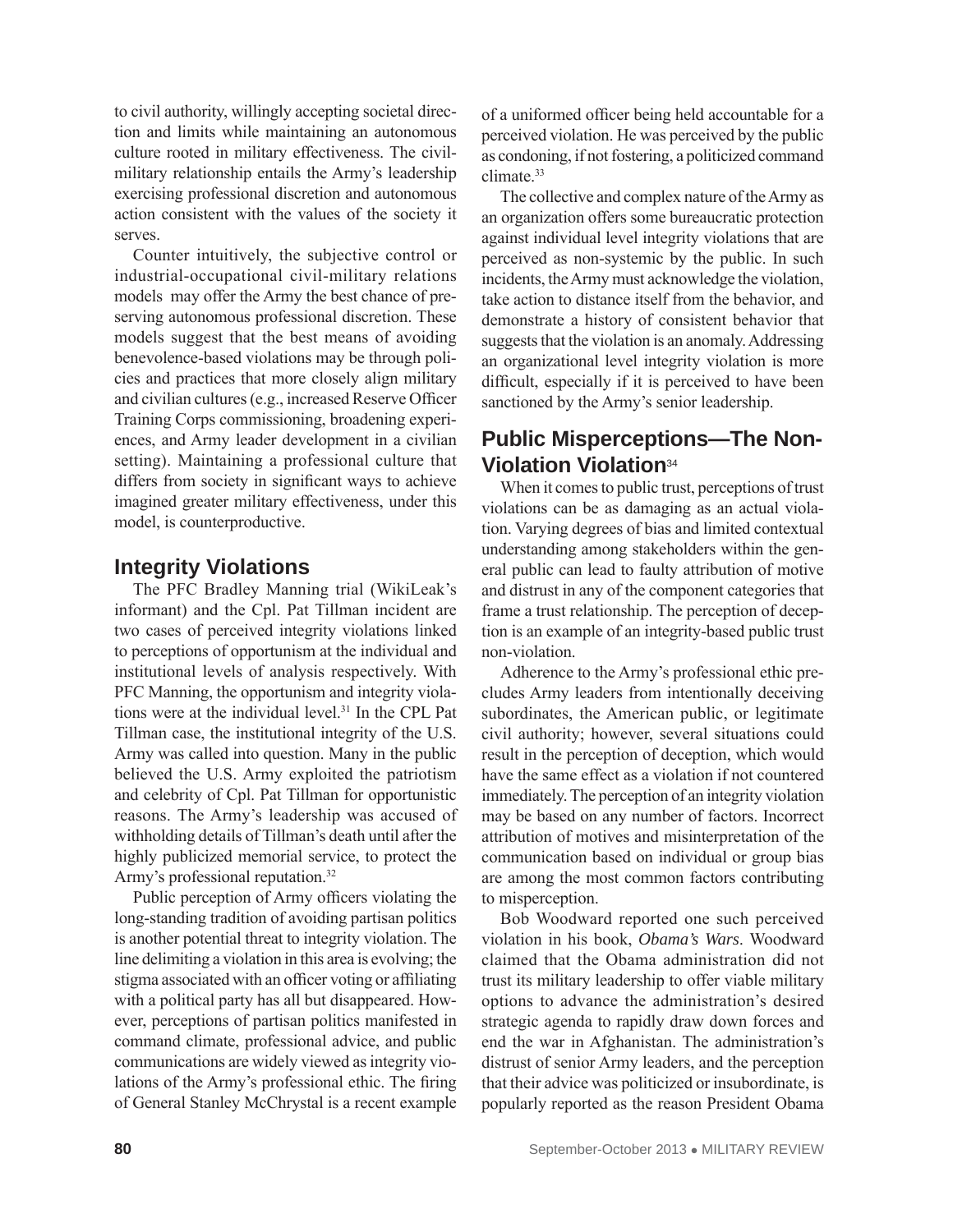replaced five senior commanders in Afghanistan during his first term.<sup>35</sup>

Accommodation of various audiences and stakeholder perspectives is a challenging task for senior leaders offering testimony at public hearings or conveying messages to support executive branch policy decisions. They need to guard against perceptions of deception in these highly politicized contexts. Public communications appearing to lack candor or driven by political correctness could be perceived as deceptive.

As empowered professionals, senior officers are expected to balance the obligations of loyalty to civilian authority with the candor and personal courage expected by members within the Department of Defense and with the American public. Army senior leaders' ability to communicate complex messages to multiple diverse audiences in these contexts has met with mixed success. The virtues of loyalty and candor must be closely guarded and balanced in highly politicized settings, where statements can unintentionally lead to perceptions of deception.<sup>36</sup> The service chiefs engagements in budget and posture hearings for fiscal year 2014 indicate whether senior military leaders are up to the challenge of navigating the potential mixed-message minefield of these budget battles.

Public statements by retirees and veterans present an integrity-based vulnerability to the Army's hold on public trust, especially if those statements appear to be motivated by political or ideological agendas.37 The retiree or veteran might be an Army critic or advocate. In either case, the retiree or veteran is perceived as a credible intermediary informing the public about the Army. As civilians with intimate knowledge of the military, these retirees and veterans are entitled to their opinion and their right of free speech; but the perceived politicizing violates the Army's tacit professional code of ethical conduct.

As advocates or critics, retirees and veterans who politicize Army equity issues present a unique and largely uncontrollable vulnerability to the Army's public trust.38 The Army profession can suffer at the hands of soldiers transitioning back into society as well. Soldiers re-entering American society risk integrity violations if they are perceived as flagrantly displaying an attitude of entitlement.<sup>39</sup> In addition, public criticism of the nation's civilian leadership by retired generals, dubbed "the revolt of the Generals" by the media, was a high visibility example of a violation that crossed the line.<sup>40</sup> Chairman of Joint Chiefs of Staff General Dempsey clearly stated his concern, "If someone uses the uniform, whatever uniform, for partisan politics, I am disappointed because I think it does erode that bond of trust we have with the American people."<sup>41</sup>

Internal fractious bickering is another threat to integrity-based public trust. During periods of reduced conflict, the American public may perceive the Army as an opportunistic component of a selfserving civil-military industrial complex, behaving more as a political interest group than a military profession. This perception can be reinforced when the services or Army components disagree regarding budget reduction or resource prioritization choices in the public arena. The last round of infighting between Army components over reduced defense spending occurred in the mid-1990s.<sup>42</sup> Perhaps a harbinger of things to come, Senator Patrick J. Leahy, commenting on the National Defense Authorization Act for Fiscal Year 2012, stated that "entrenched bureaucratic interests still resist what most Americans now accept as an accomplished fact. The Joint Chiefs fought our efforts to bring the chief of the Guard Bureau into the 'Tank' not because they misunderstand the value the Guard and Reserve, but precisely because they fear that value proposition may threaten the size and budget of their active components in the years to come."43

To the public, who seldom have a direct role in resolving these disagreements, this bickering may

*In a democratic system, however, civilian decision authorities are informed by robust public debate; silence is not always a viable option.*

appear to be self-interested opportunism. Interservice and component infighting is unseemly of a profession. Internal squabbles appear to violate the leadership principles of stewardship and the Army value of sacrifice in the national interest. Not engaging in the public quarrels is the best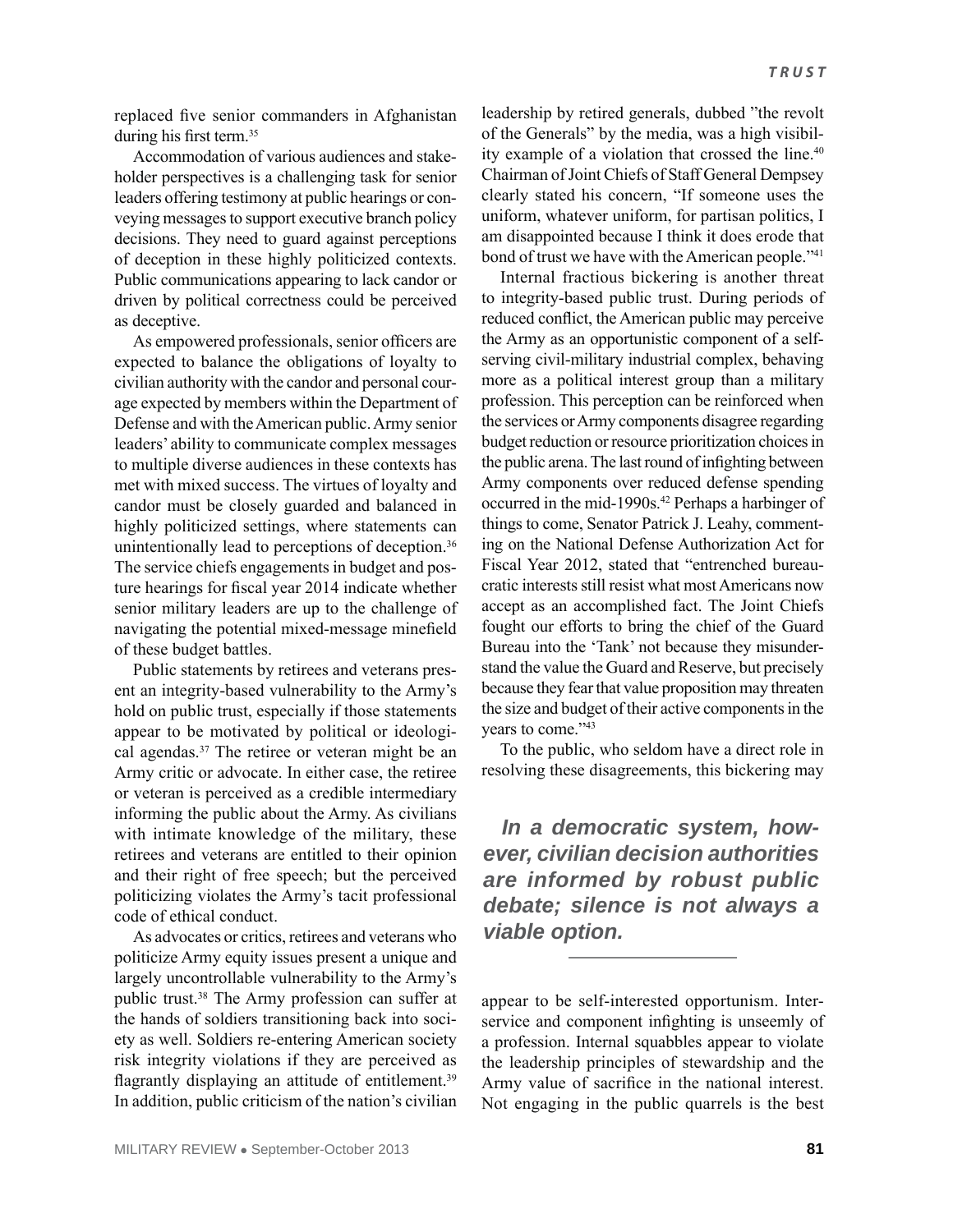way to avoid this perceived violation of trust. In a democratic system, however, civilian decision authorities are informed by robust public debate; silence is not always a viable option. Therefore, the most effective means of retaining public trust is to address accusations of opportunism directly, counter misrepresentation of motives, and present resource prioritization choices based on societal good, founded on empirical evidence, and not motivated by parochial service or Army component interests.

### **Competence Violations**

Competence-based public trust depends on the public's perception that an organization possesses the requisite skills and knowledge to perform the functions society expects of it, and to do so in a manner the society approves. "When competence violations threaten the legitimacy of an organization's core function and raison d'être, they are more damaging to firm performance than integrity violations," which can be attributed to the aberrant behavior of individuals or small groups.44 Unlike integrity violations, which do not transfer to the institution if the violation is acknowledged, dealt with, and perceived as non-systemic by the public, competence violations do transfer to the institution.

The U.S. Army and its leaders currently enjoy the public's trust as warriors and combat leaders. Army leaders are generally trusted to competently and ethically represent the American people, solve tactical problems, and achieve operational objectives in combat and other challenging environments. Public confidence does not automatically translate to the domains of strategy-policy leadership<sup>45</sup> or strategic management and force development responsibilities.46

The public's impression that Army senior leaders do not think or act strategically or that they lack the skill and knowledge to effectively manage the Army's bureaucracy at the strategic level may be disputed. Army leaders have made significant and effective changes to organization, training, recruiting, and modernization policies and programs, while simultaneously engaging in two demanding theaters of war over the course of a decade. Regardless, the perception persists that Army senior leaders are weak at the strategypolicy interface, and are challenged with the complexities of strategic level force development and management.

The Army's ethos and culture feed into these public perceptions. During military operations, Army leaders focus their efforts on effectiveness over efficiency when it comes to decisions that put soldiers or the mission at risk. Army culture lauds leadership and eschews management descriptors in the cultural idioms used in performance appraisals, awards, citations, etc. Accordingly, the culture rewards preference for leadership duty with troops over institutional level management and Army staff assignments.

Army leaders are fluent in the language, imagery, and narrative necessary to explain Army doctrine and campaigns at the tactical and operational levels. Yet they appear challenged in offering a compelling Landpower narrative to guide prioritization of capabilities and resourcing decisions in the national security discourse. To bolster public confidence, senior leaders need to convey the strategic relevance of the institution they are leading, and develop a vision and a lexicon that permits them to engage effectively in policy and resource debates.

These debates will determine how the Army will balance, link, and make choices among force structure, modernization, and readiness to manage risk across components. On a grander level of government analysis, Kim suggests that "declining competence of agency members, in response to increasing demands related to complex problems causes distrust of government."47 To encourage the development of senior leader management skills and knowledge, the Army should find ways to embrace the role strategic management plays in the language of the profession.

#### **Predictability Violations**

The predictability component of public trust captures the role of repetitive behavior in creating and maintaining institutional legitimacy. Predictability is founded on a common understanding of what constitutes "desirable, proper, or appropriate" behavior between the American people and the profession. It establishes what the Army should do, and how it should go about doing it as a generalized construction across Army and society collectives. As with other forms of trust, public trust "…is extremely hard to develop between the public and organiza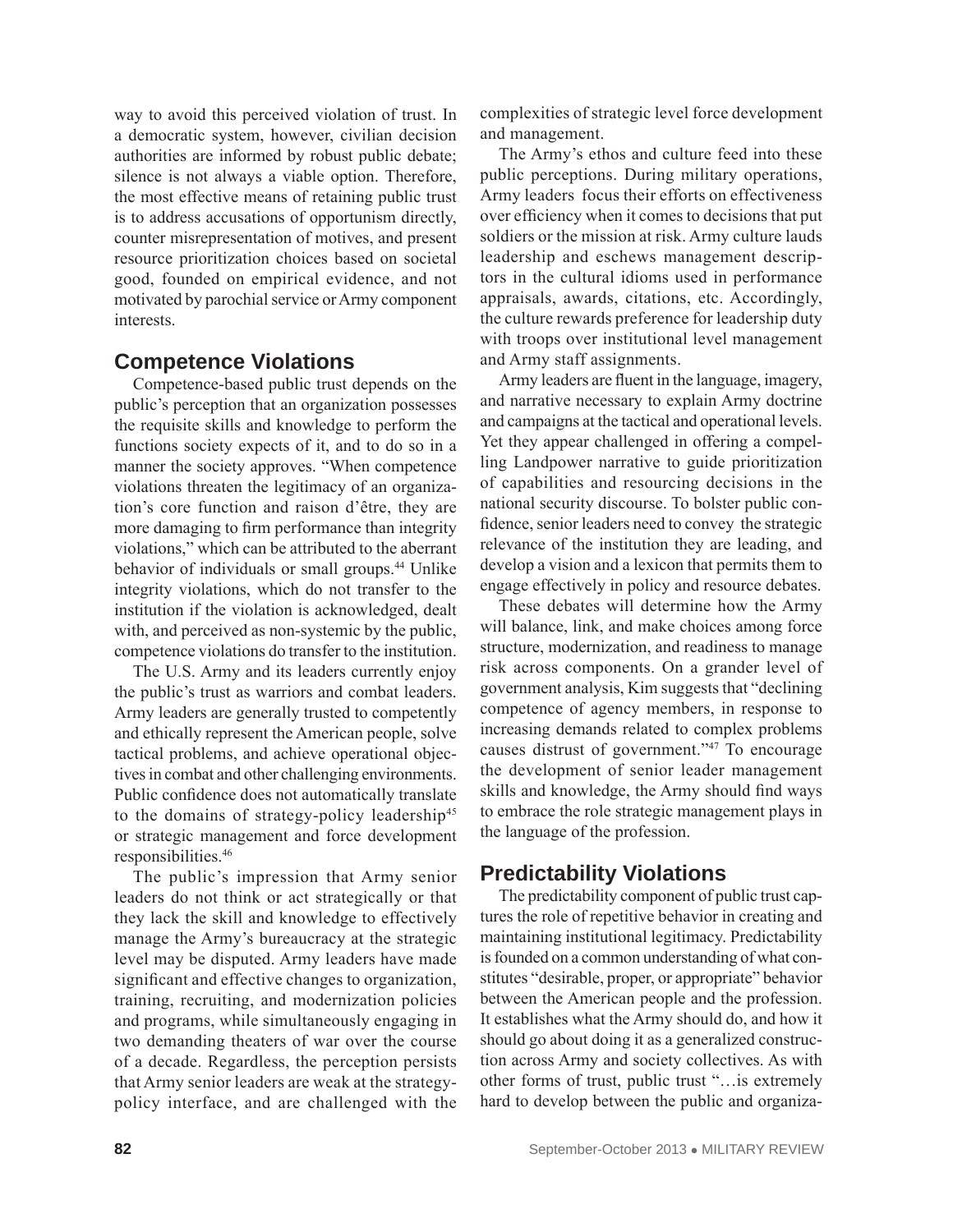tions, [and] it is much easier to destroy."48 The predictability component of public trust is developed through consistent repetitive behavior; but it only takes one confirmed violation to damage that trust.

The Army's vulnerability to the predictability component of public trust is related to action horizons and strategic patience. Action horizons are the timelines on which leaders expect their actions to produce definitive results or trends. Army leaders are habituated to making quick decisions to effect change within action horizons based on command tour lengths; but strategic decisions to effect organizational and cultural change may require years, if not decades, before they produce results. The strategic patience required to manage complexity has a corollary in the operational mission sets of security cooperation, stability operations, and security force assistance. Senior Army leaders appreciate the importance of patiently maintaining a strategic vision while adapting to the immediate demands of a changing operational environment during these missions.

Army leaders need to apply the same patience and adaptability to organizational issues. Civilian leaders retain the authority to direct short-term actions based on austere resource conditions and political considerations outside the Army's professional jurisdiction. Yet Army senior leaders need to maintain a focus on the service's strategic vision (aligned with civilian policy and direction) and persist in the face of resource challenges. The Army Profession's senior leadership has a duty and stewardship obligation to clearly and publically articulate the strategic risks associated with landpower management and employment choices, thereby informing civilian decision-making.

#### **Conclusion**

Generally, the Army has sustained a tradition of trust at the individual and organizational levels, and is held in high regard by the American public. While this trust is a strategic advantage, it is fragile and the Army needs to guard against complacency. To maintain internal and public trust in the Army and its leaders, there are a number of areas that require the profession's constant vigilance (See Figure 2).

At the individual and organizational levels, trust

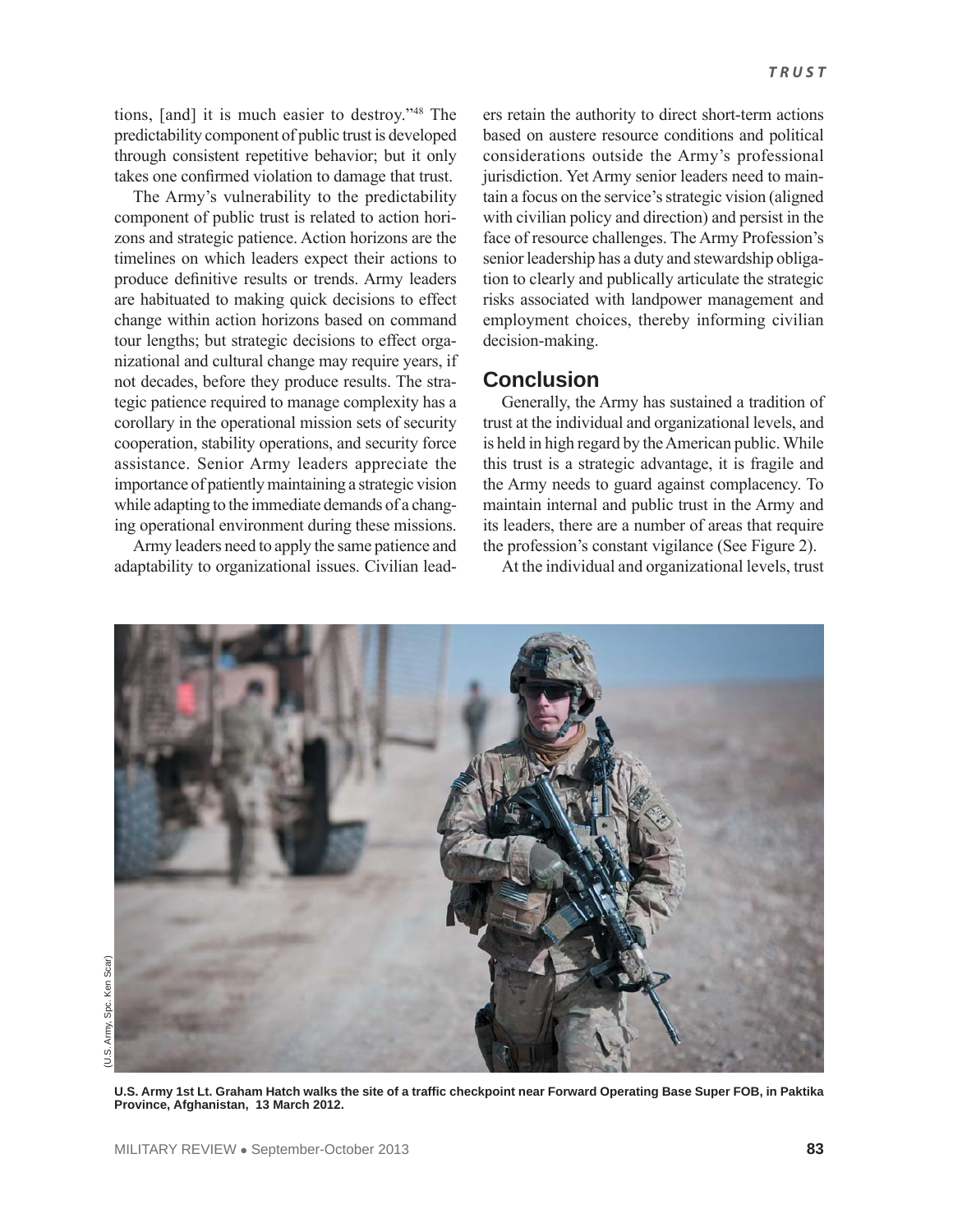is most closely associated with competency to lead and manage. In operational theaters, junior leaders are empowered and make decisions based on minimal guidance to take action within the intent of mission command. In the home station environment, junior leaders fear being stripped of their authority, autonomy, and freedom of action, which could undermine the trust relationship developed with their superiors.

Organizational trust is related to perceptions of senior leader competence in managing service-level processes and establishing priorities for the force (e.g., personnel, training, acquisition, sustainment, family programs). These perceptions are particularly acute in light of the projected austere resource environment, impending end strength draw-downs, and trade-offs in resourcing. Breach of trust perceptions based on prioritization decisions could undercut the strong perceptions of trustworthiness between cohorts within the Army.

Currently, the Army enjoys the public's trust and the profession is held in high-esteem by most Americans. Public trust is the most fragile echelon of trust; it has to accommodate a broad range of stakeholders, indirect access to information, and various motivations and interpretations of leader behavior.

Potential areas of concern for the Army Profession, exacerbated by the current economic environment and pending strategic choices, include:

(a) Perceptions that end strength and budget cuts will render the Army incapable of responding to threats and defending the nation's interests in a flexible and reliable way. (Competence and Predictability)

(b) Perceptions of the Army as self-serving, exploiting soldiers, exhibiting poor stewardship (fraud, waste, abuse, and mismanagement), or lacking a spirit of burden sharing as the society shoulders economic hardships to reduce national debt. (Benevolence and Integrity)

#### **Future Research**

Several areas are rich for further research to better understand, build and sustain trust of the Army Profession. Leaders of the profession should seek better understanding of trust internal to the Army. Research efforts need to assess and track the trust relationship among Army leader and subordinate cohorts as the institution transitions from a deployed force at war to a regionally aligned, home station-based force.

Researchers should evaluate the effectiveness of professional military education systems to develop Army leader competency with regard to strategic management of the profession. They should conduct and publish empirical studies—drawing on academic theory and practitioner experience—to contribute to senior service college curricula. Such topics necessarily include strategic decision making, strategic force development decision process analysis, and strategic management to support national strategypolicy interfaces.

A detailed examination of trust between the Army and its external stakeholders—public trust—is equally important for senior leaders of the Army Profession. Cross-disciplinary longitudinal studies could help identify antecedent factors and trends associated with public trust of the Army profession across several domains (business organizations, civic bodies, government agencies, and other nations).

This article examined inter-personal, organizational, and public trust of the Army profession. An aspiration of the Army Profession should be the development of professionals who trust in one another and in the institution's ability to serve the Nation, while caring for its people. The Army Profession must exemplify essential characteristics to be trusted by its soldiers and civilians members as well as the American public and international partners. *MR*

#### **NOTES**

1. See "The Army Profession" in ADP-1, *The Army* with Change 1 (Washington, DC: Department of the Army, 7 November 2012).

6. Gareth R. Jones and Jennifer M. George, "The experience and evolution of trust: Implications for cooperation and teamwork." *Academy of Management Review* (1998), 531-46.

10. *U.S. Army Profession of Arms Campaign 2011: Interim Report* (Fort Monroe,

<sup>2.</sup> See Raymond T. Odierno, "Initial Thoughts—Chief of Staff, U.S. Army" (Washington, DC: Department of the Army, 7 September 2011) and Raymond T. Odierno, *America's Force of Decisive Action: Marching Orders* (Washington, DC: Department of the Army, January 2012).

<sup>3.</sup> *The Profession of Arms* (Fort Monroe, VA: U.S. Army Training and Doctrine Command 8 December 2010).

<sup>4.</sup> Phanish Puranam and Bart Vanneste, "Trust and governance: Untangling a tangled web," *Academy of Management Review* (2009), 11-31.

<sup>5.</sup> Denise M. Rousseau, Sim B. Sitkin, Ronald S. Burt, and Colin Camerer, "Not so different after all: A cross-discipline view of trust," *Academy of Management Review* (1998), 393-404.

<sup>7.</sup> James P. Steele, *Army Trust: A Multi-level Review* (Fort Leavenworth, KS: Center for Army Leadership, U.S. Army Combined Arms Center, 2011).

<sup>8.</sup> *USAWC Study of Professionalism*, known as *The Westmoreland Study* (Carlisle, PA: U.S. Army War College, 1970), and *Army Training and Leader Development Panel Officer* (Fort Monroe, VA: U.S. Army Training and Doctrine Command, 2002).

<sup>9.</sup> See Alex Keenan, "U.S. Military (Ret.): Commission could cut benefits, but talks will take years, at least," *Army Times* (29 June 2012), <http://www.armytimes. com/money/retirement/offduty-military-retired-commission-could-cut-benefits-talkstake-years-070212w/>.